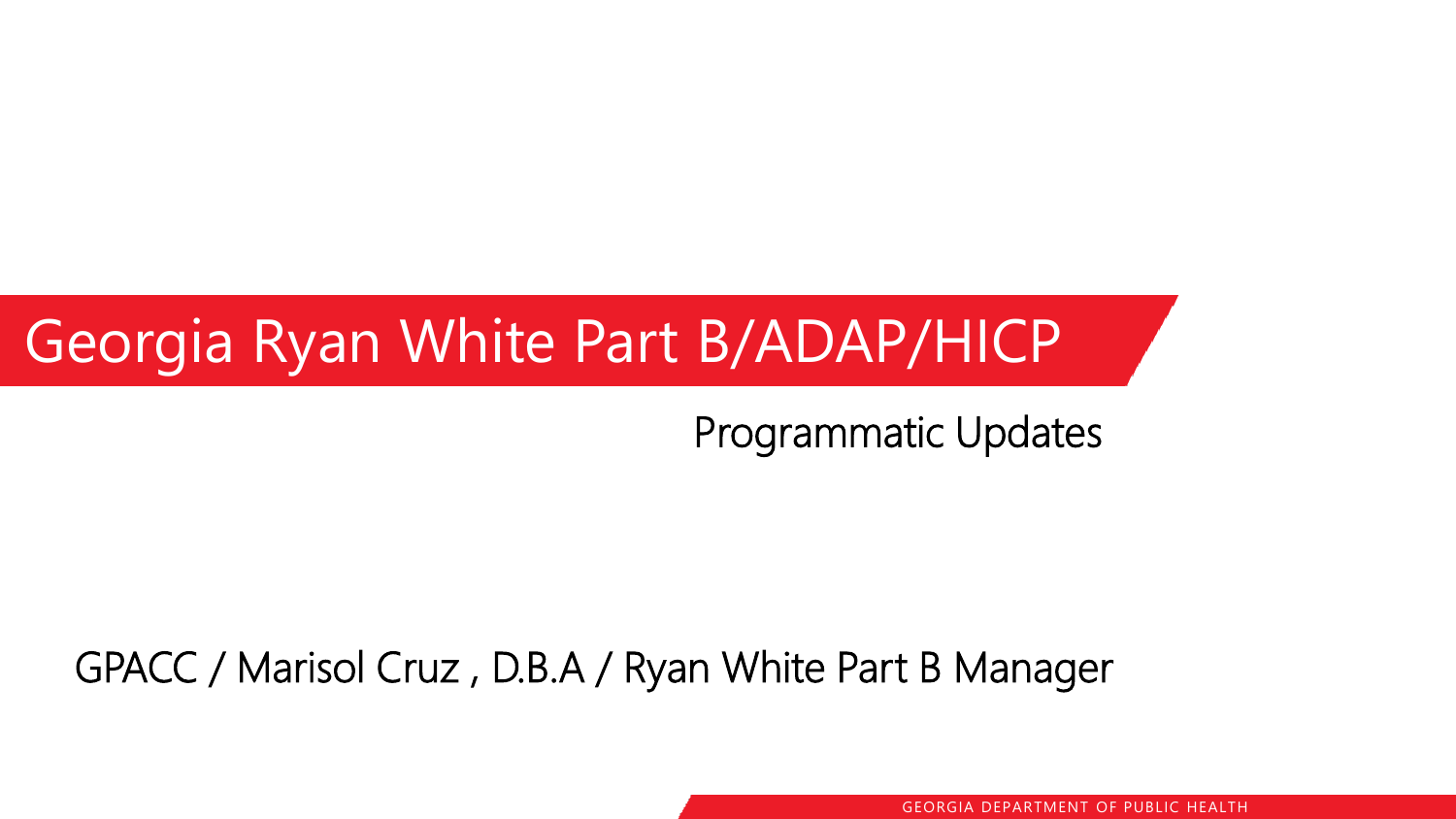## **Agenda**

- HRSA FY2021-22 Ryan White Part B/ADAP Funds
- Historical Federal and State Funds Allocation
	- ❖ Ryan White Part B/ADAP
	- ❖ ADAP ERF
	- ❖ Ryan White Part B Supplemental
	- ❖ Ryan White State Match
- Clients Served in Ryan White Part B Clinics
- Average ADAP & HICP Clients Served per month FY19-20 vs FY20-21
- ADAP/HICP Updates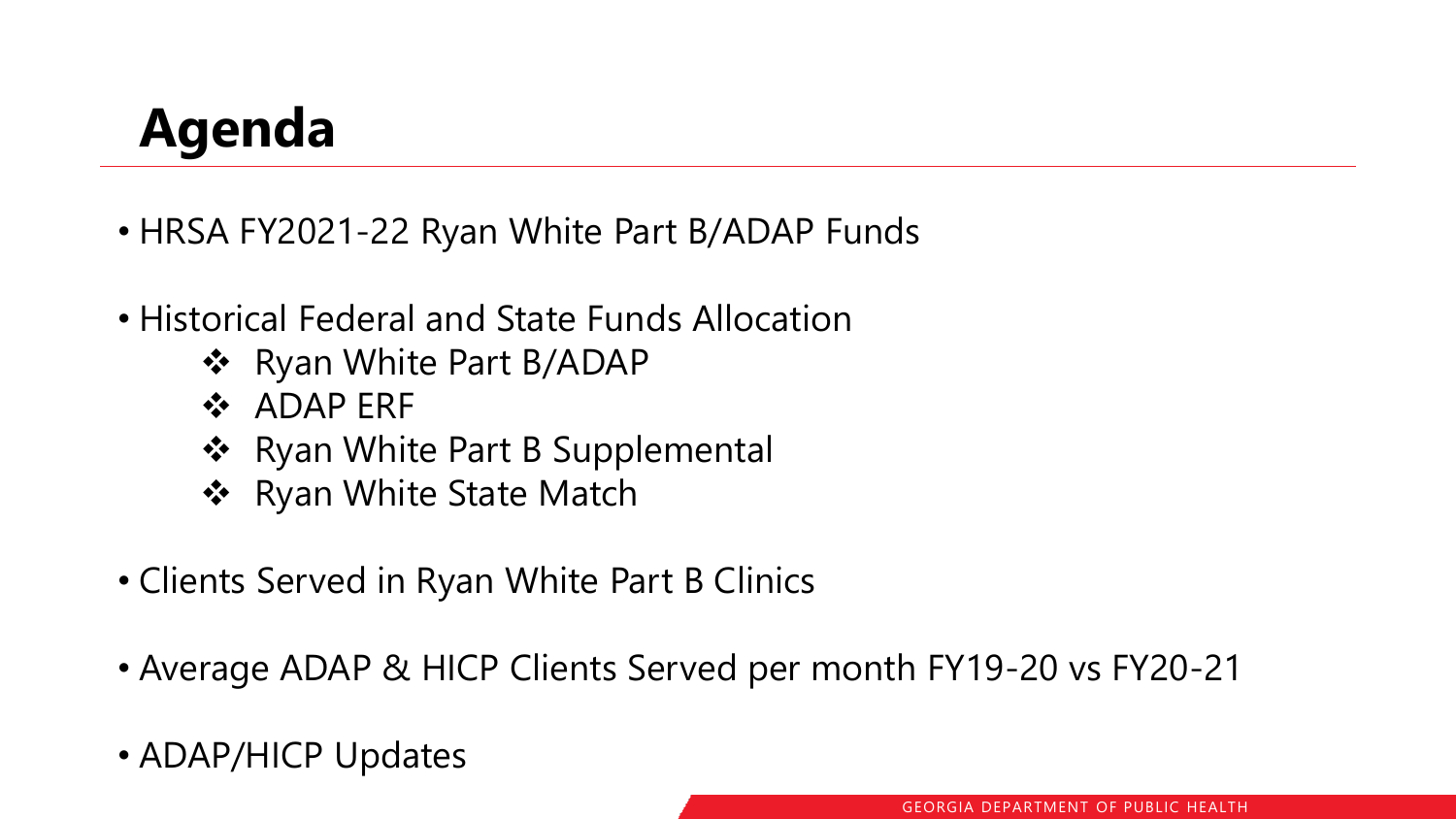#### FY 2021-22 Final Ryan Part B Allocation \$63,581,040



 $\blacksquare$  ADAP = 60%

Part B Base =  $23%$ 

 $\blacksquare$  ADAP Supplemental = 16%

- **Emerging Communities**  $= <1\%$
- $MAI = 1%$

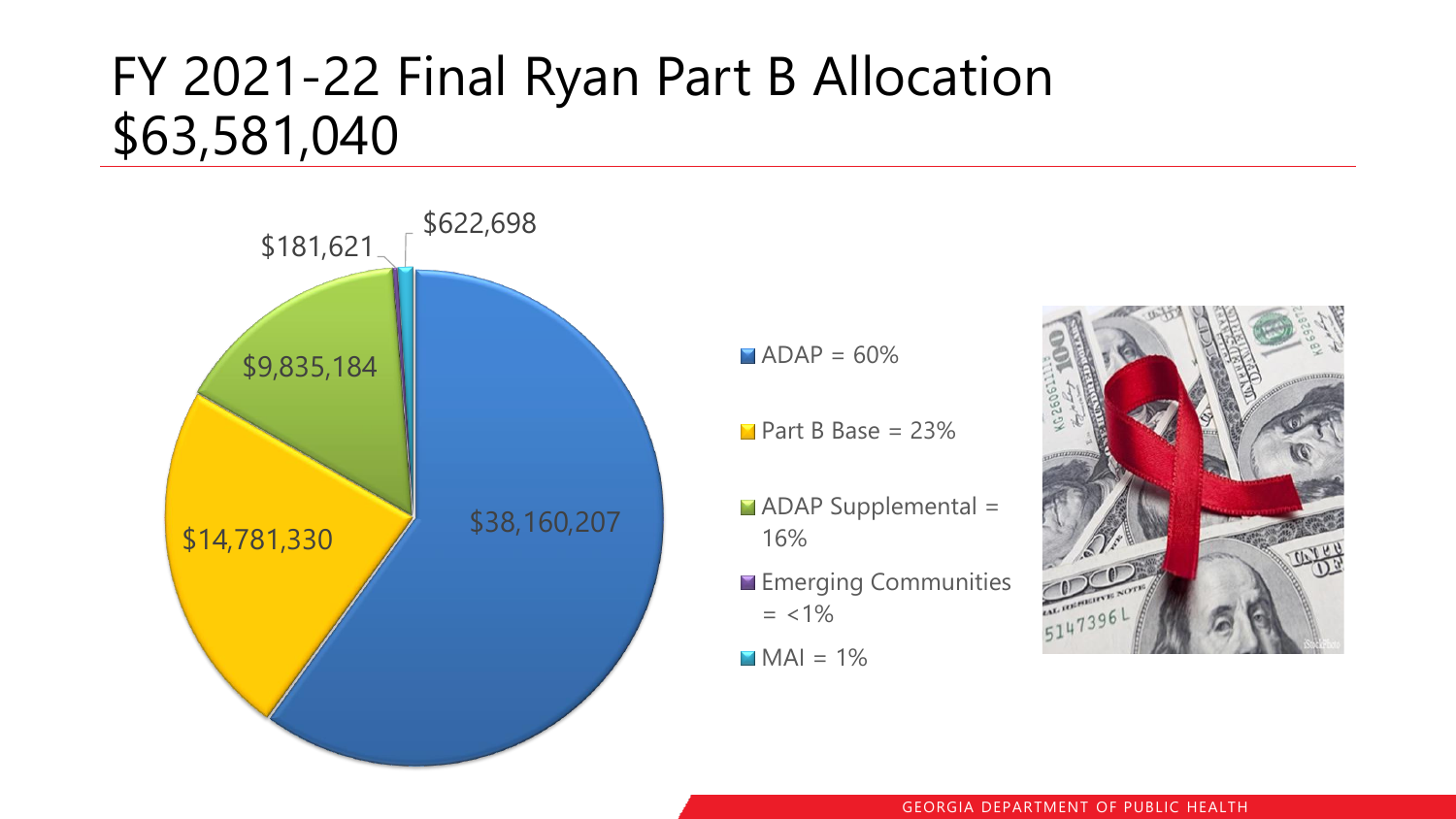#### **Georgia Ryan White Part B/ADAP Program Allocation (Millions)**

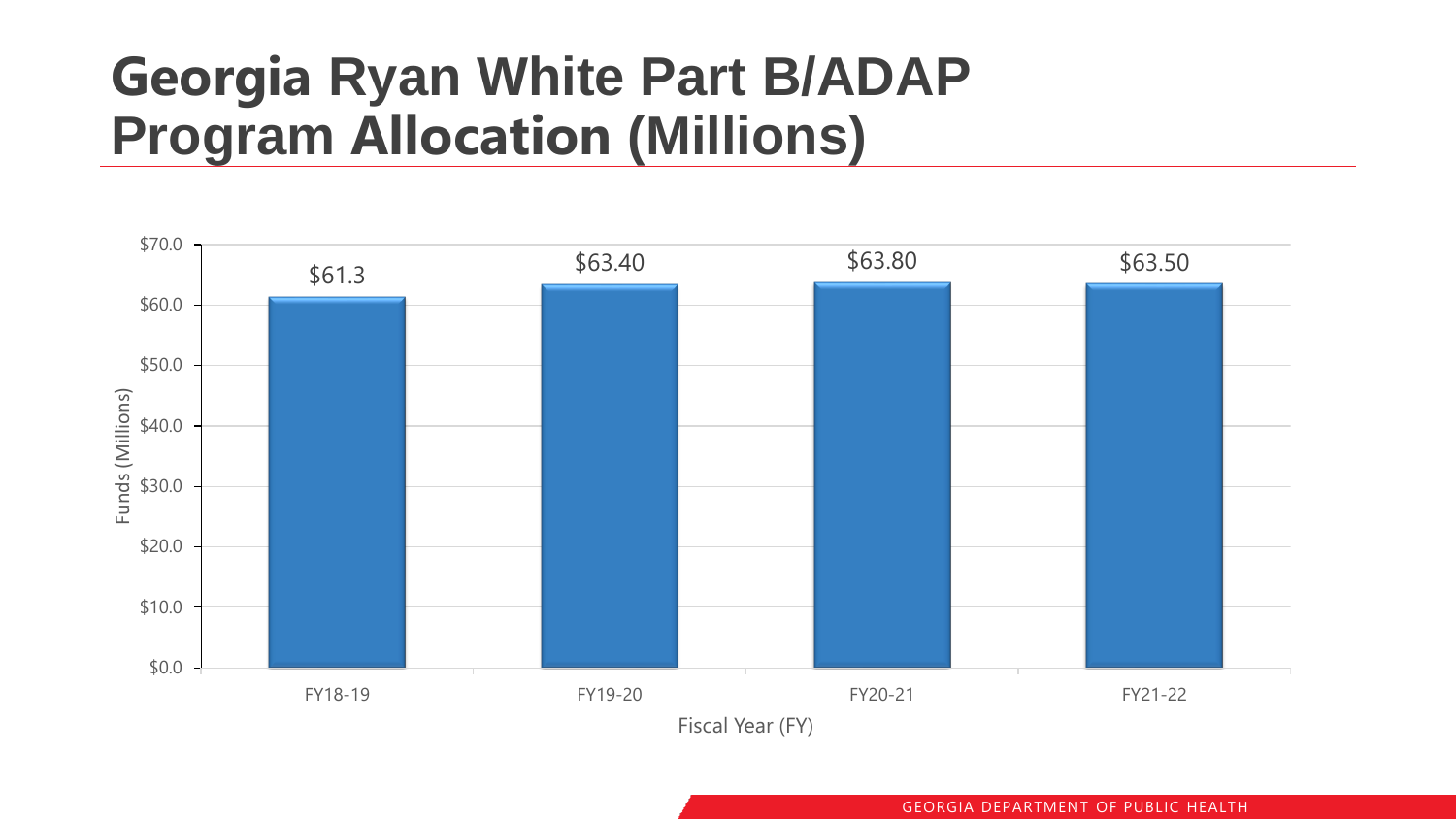#### **Georgia ADAP ERF Program Allocation (Millions)**



Fiscal Year (FY)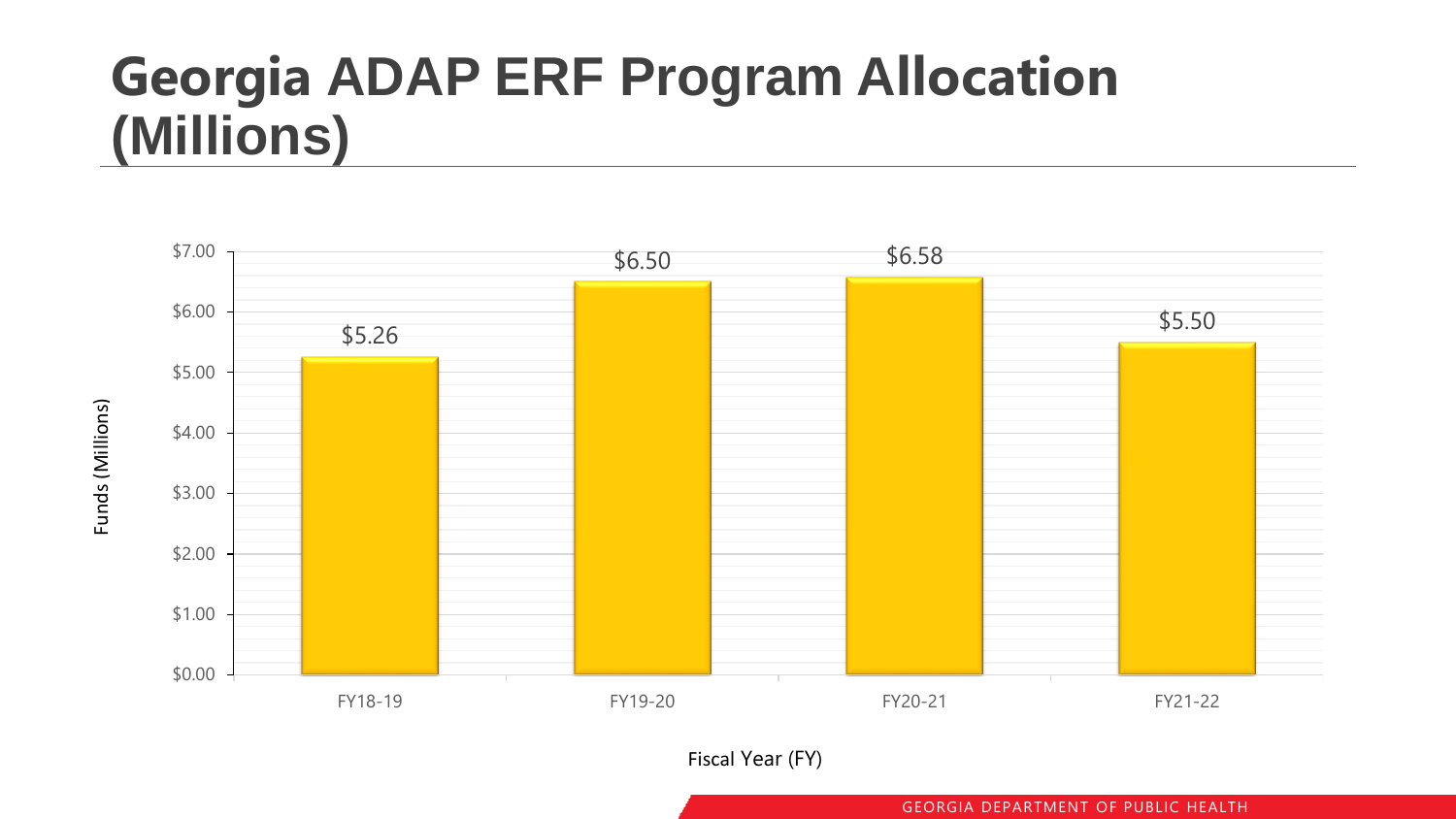#### **Georgia Ryan White Part B Supplemental Program Allocation (Millions)**



Fiscal Year (FY)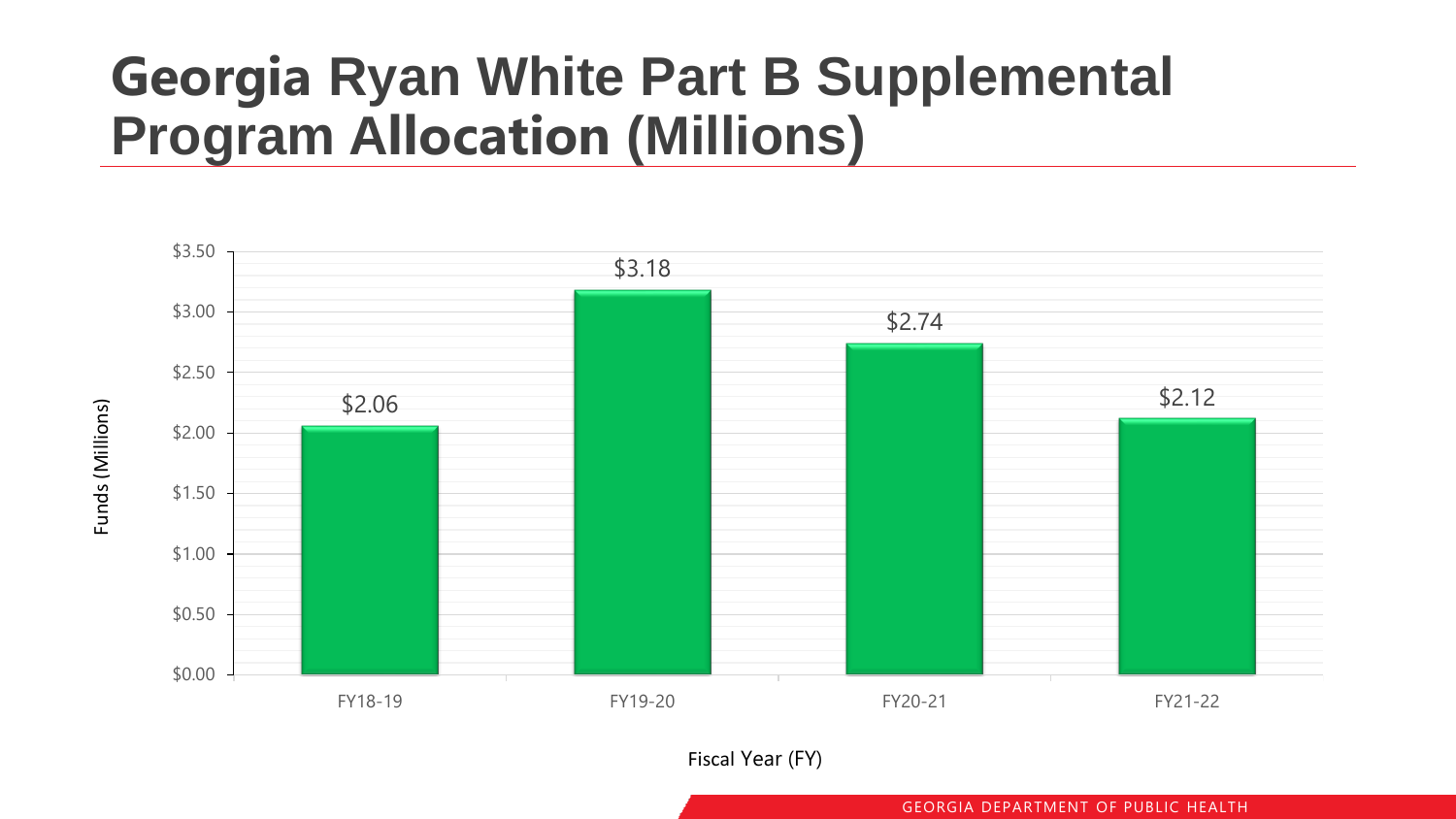#### **Ryan White State Match Allocation (Millions)**



Fiscal Year (FY)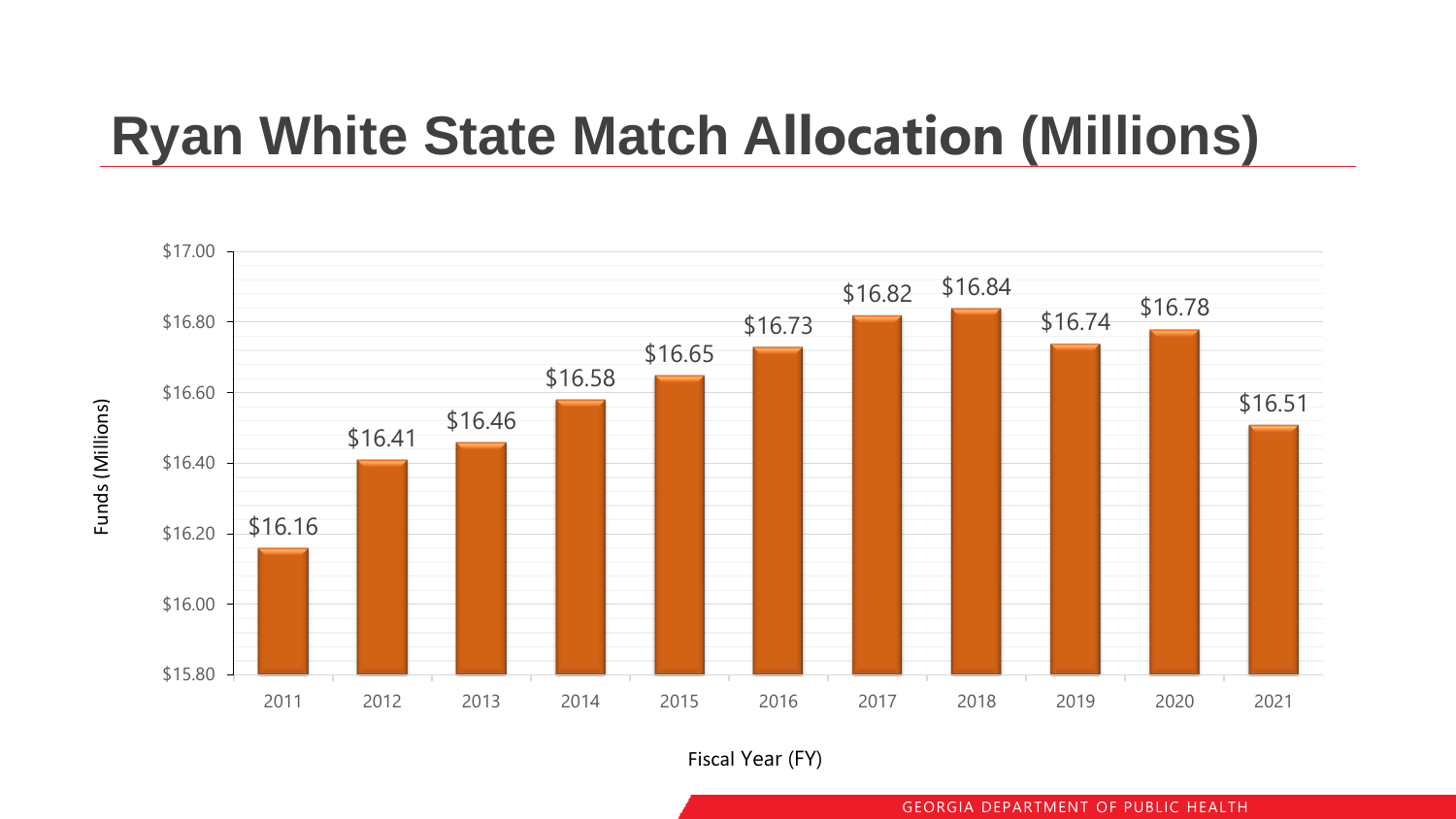#### **Georgia Clients Served in Ryan White Part B Clinics**

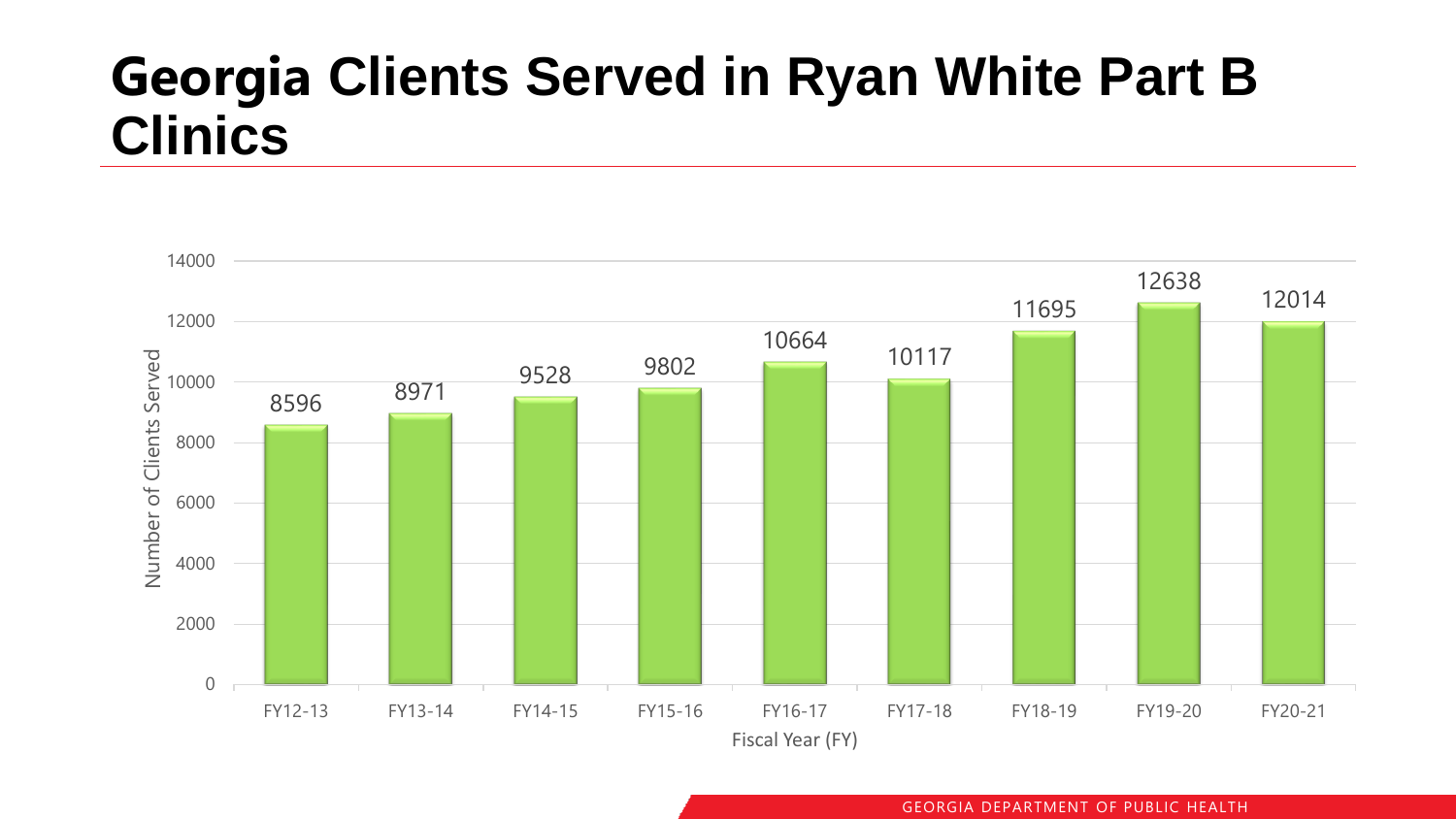### **AIDS Drug Assistance Program (ADAP) and Health Insurance Continuation Program (HICP) Update**



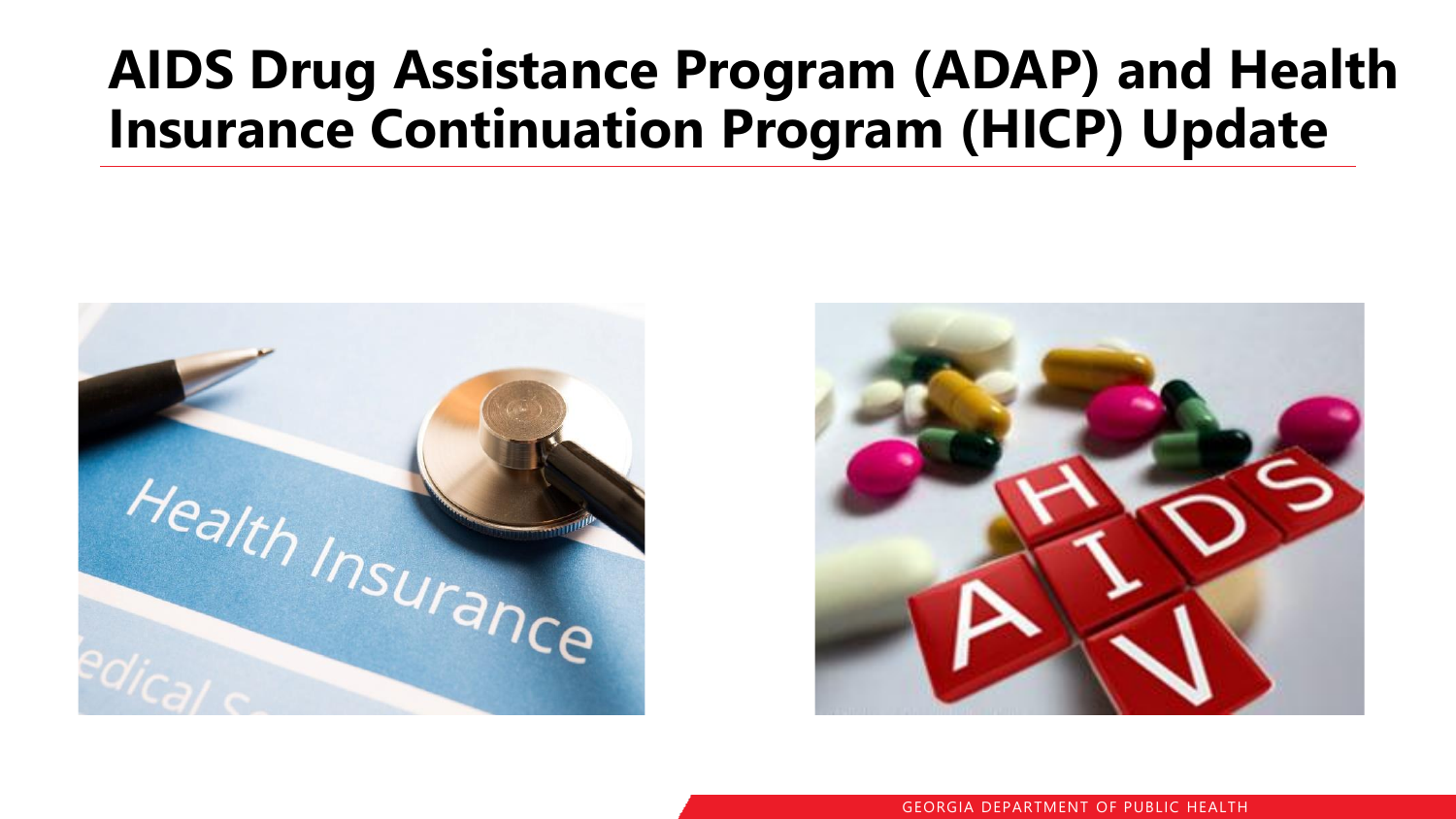### **AIDS Drug Assistance Program (ADAP) and Health Insurance Continuation Program (HICP) Update**

- There are 26 ADAP/HICP enrollment sites
- The ADAP enrollment was 8,017 as of July 31, 2021
- Currently serving 5,977 ending July 31, 2021; (utilization rate 75%)
- The HICP clients serving 2,526 ending July 31, 2021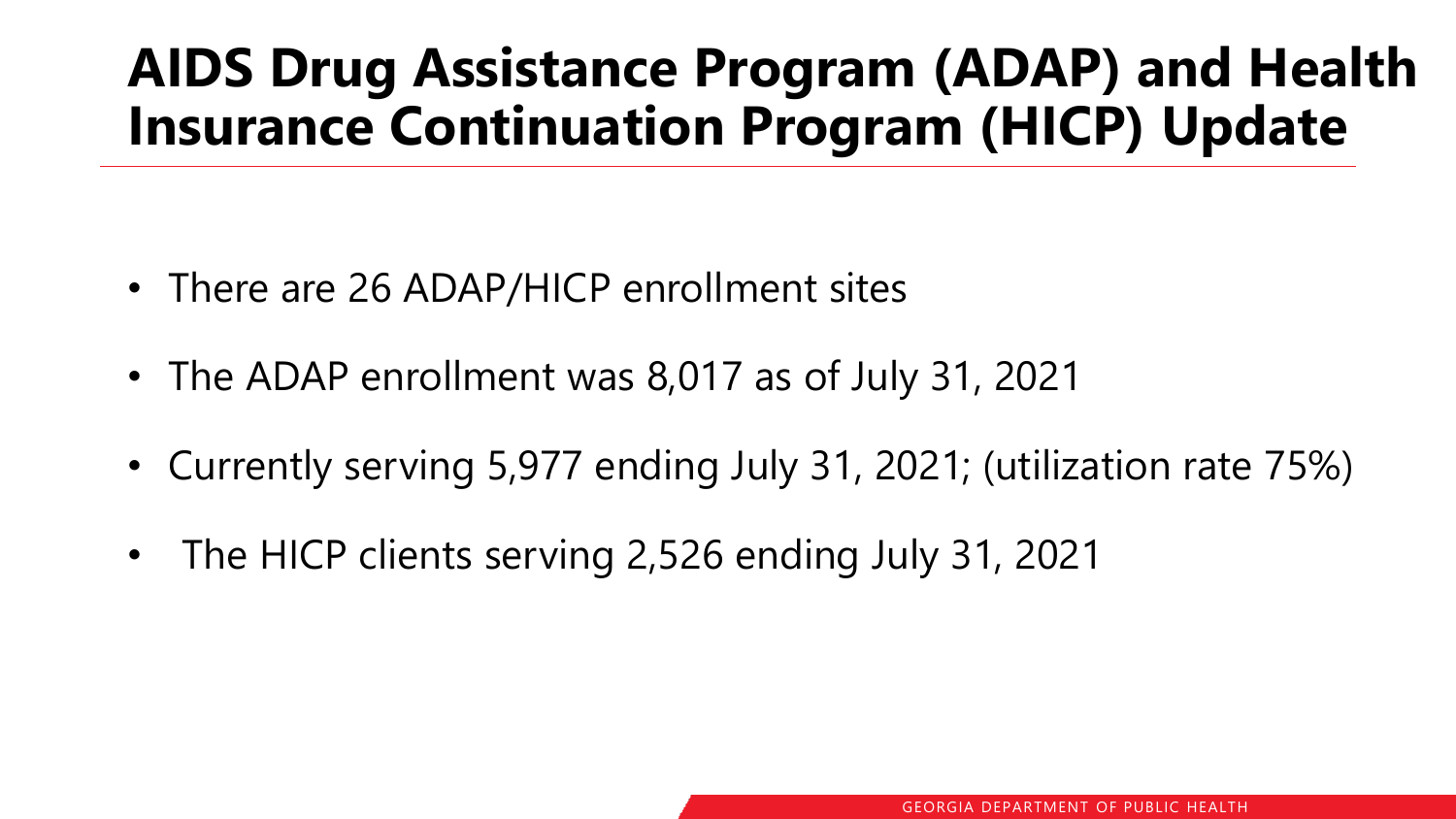#### ADAP Clients Served by Grant Year

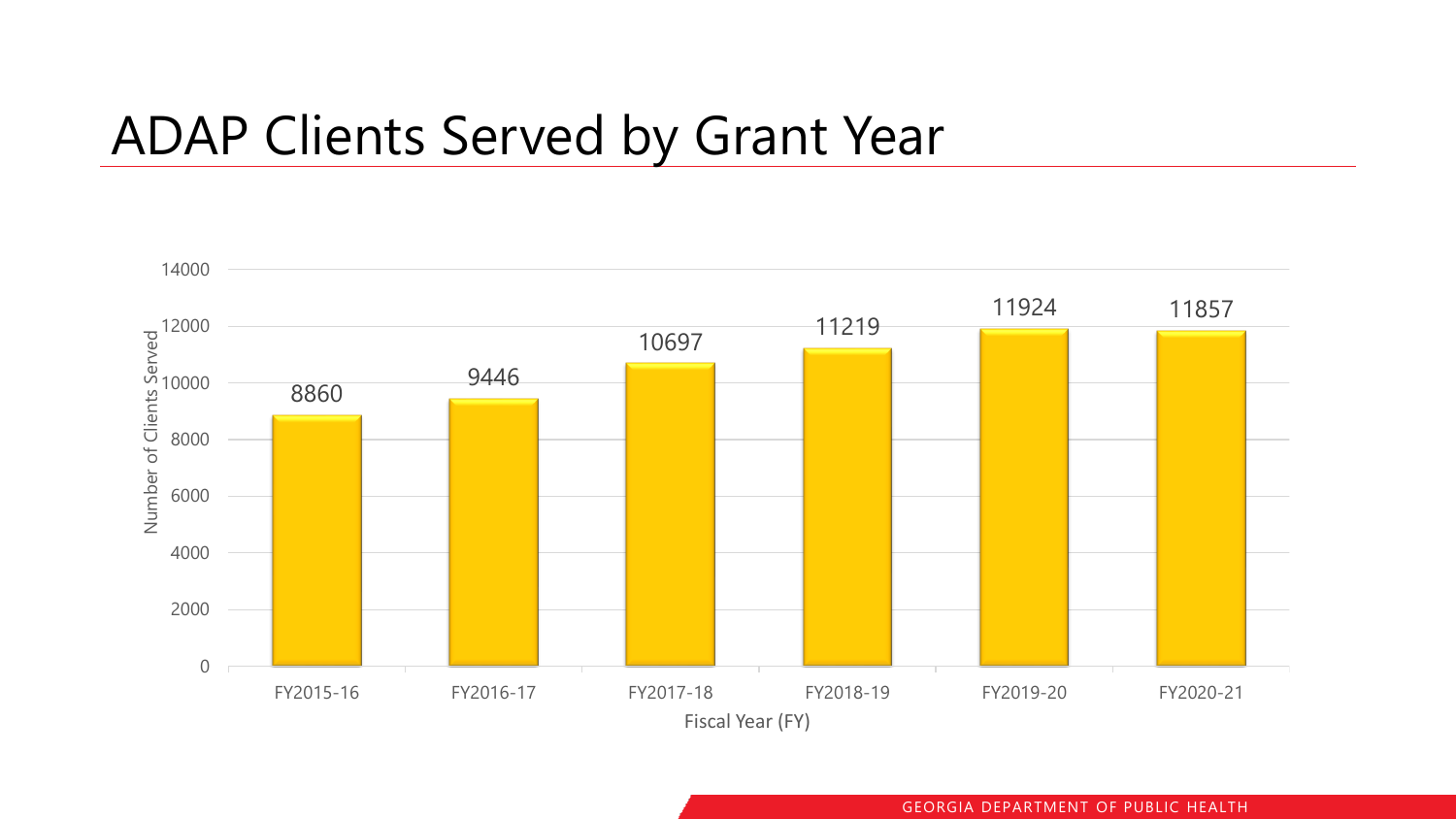#### ADAP Client Distribution base on Residence CY2020

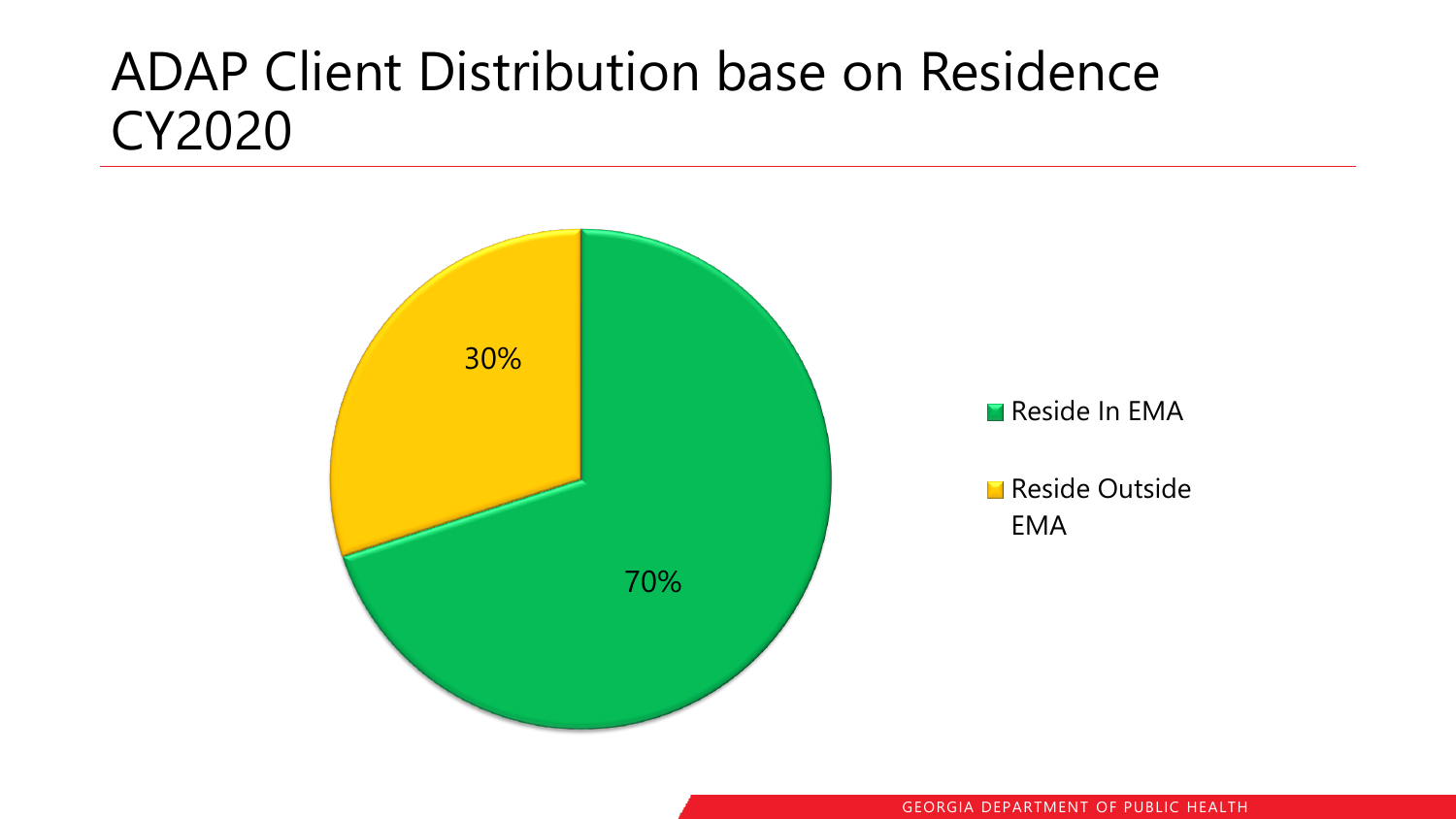#### HICP Clients Enrolled by Year

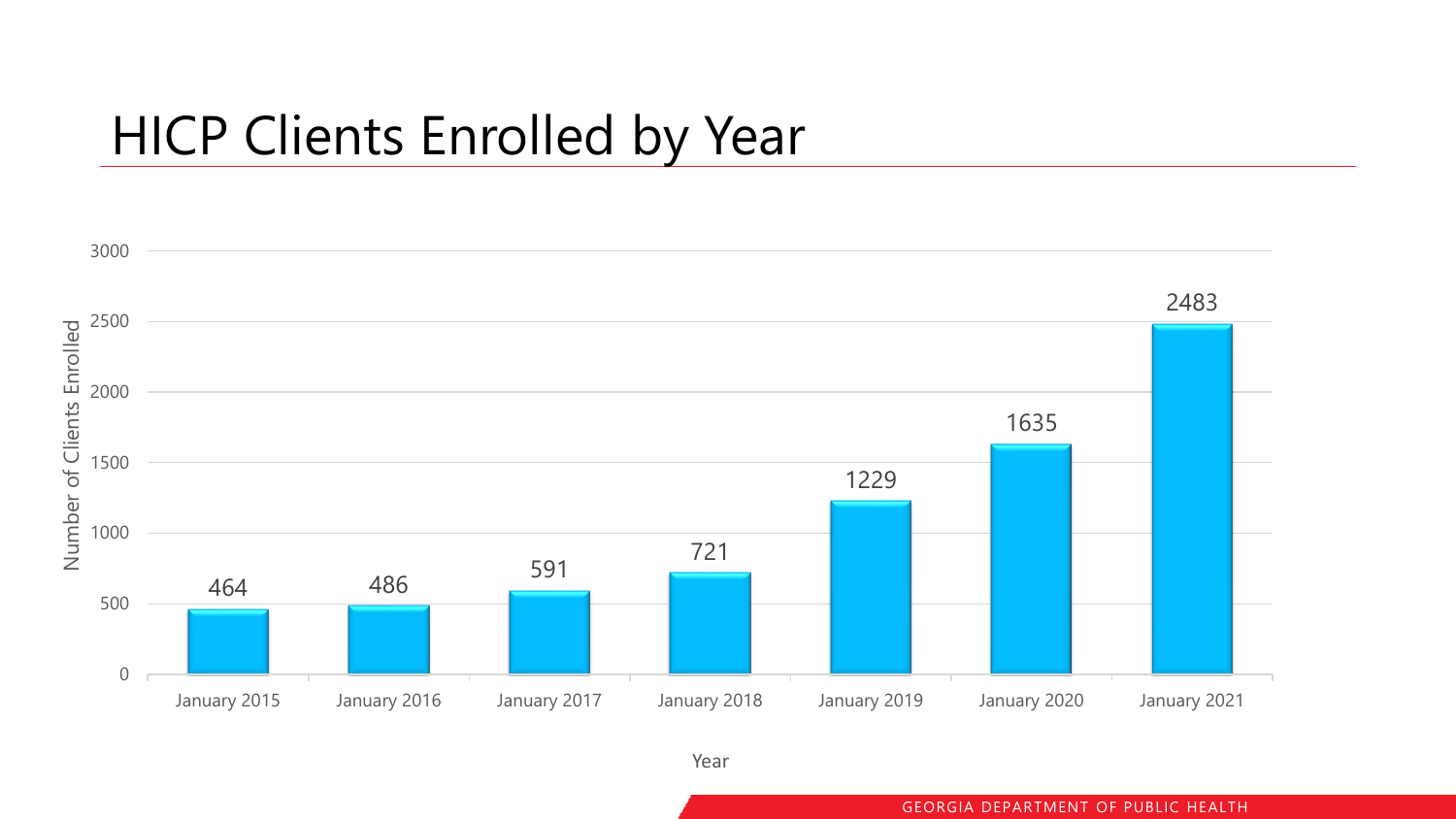#### HICP Client Distribution based on Residence CY2020

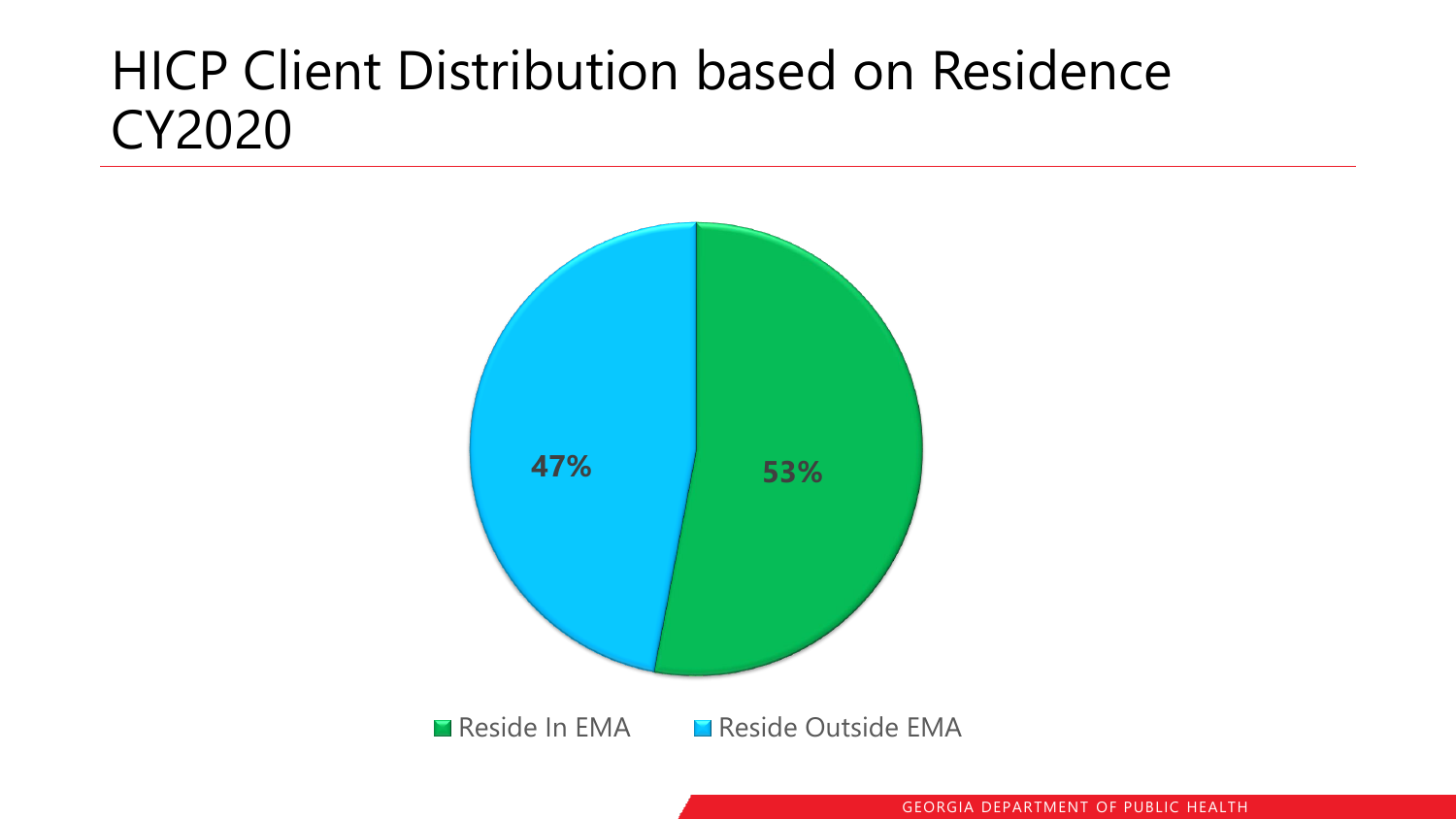#### **Average ADAP & HICP Clients Served per Month FY19-20 vs FY20-21**

#### Average ADAP Clients Served

| <b>Fiscal Year</b> | <b>Average Clients Served</b> | Increase Percentage |
|--------------------|-------------------------------|---------------------|
|                    |                               |                     |
| FY2019-2020        | 6,483                         |                     |
|                    |                               | 0.3%                |
| FY2020-2021        | 6,505                         |                     |
|                    |                               |                     |

#### Average HICP Clients Served

| <b>Fiscal Year</b> | <b>Average Clients Served</b> | <b>Increase Percentage</b> |
|--------------------|-------------------------------|----------------------------|
|                    |                               |                            |
| FY2019-2020        | 1,423                         |                            |
|                    |                               | 29.7%                      |
| FY2020-2021        | 1,846                         |                            |
|                    |                               |                            |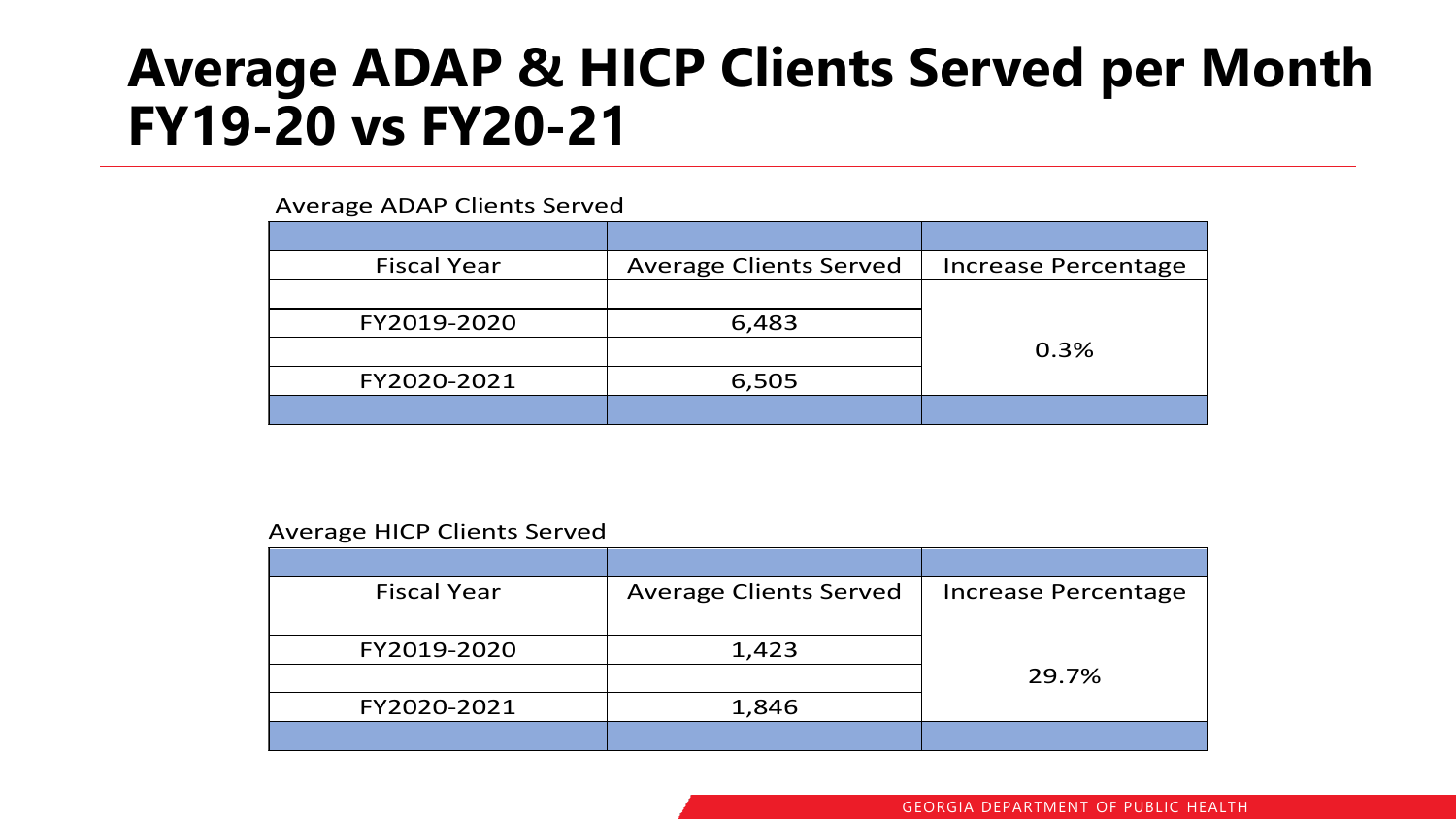#### **Take This With You . . .**

- Ryan White Part B Program hired a new Case Manager
	- Ms. Precious Jackson
- Ryan White Part B Program is in the process to hire:
	- 1 Financial District Liaison

*Success is to be measured not so much by the position that one has reached in life as by the obstacles which he/she has overcome.*  Booker T. Washington